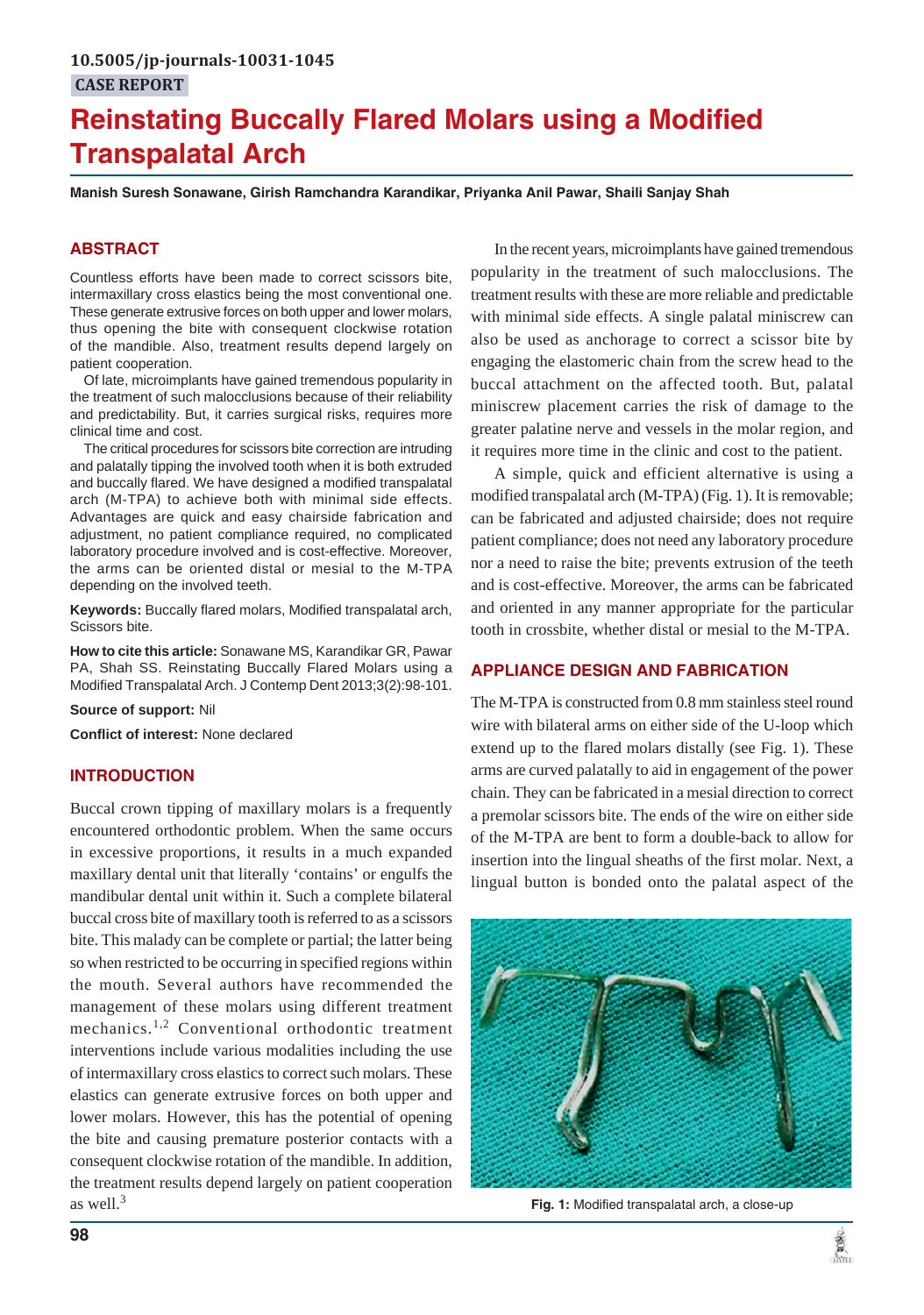buccally flared molars (Fig. 2). Traction is begun with a power chain from the arms of the M-TPA to the lingual buttons on either side (Figs 3 and 4).

## **CASE REPORT**

### **Diagnosis and Treatment Planning**

- A 22 years old female patient, EA (Figs 5 and 6) presented with a group 3 cleft lip and palate on left side (cleft of lip, alveolus and hard palate) with average growth pattern, deficient maxilla and steep mandibular plane, expanded maxillary arch, right maxillary buccal crossbite, left maxillary posterior open bite, 1 mm overjet with an incompetent upper lip. She complained of cheek bite in the second and third molar region.
- She had undergone a cleft lip surgery at 5 months and a cleft palate surgery at 8 months of age. Maxillary advancement of 12.5 mm was performed through distraction osteogenesis a year and a half ago. Concurrently, a removable plate was given for slow maxillary expansion. This may have resulted in buccal flaring of the maxillary posteriors with which she reported to us.
- Correction of flared maxillary posteriors was planned using the M-TPA followed by fixed mechanotherapy using MBT 0.022" prescription. Maxillary advancement surgery along with reduction genioplasty was decided to improve the profile.

### **Treatment Progress**

• Oral prophylaxis was carried out before the start of orthodontic treatment. The aforementioned design of the M-TPA was used for the molar correction (Fig. 7A). Leveling and alignment was carried out and complete correction was obtained in 3 months (Fig. 7B). The teeth in region of the cleft did not relocate due to the absence of bone in that region, and hence a bone graft was planned (Fig. 7C).

### **DISCUSSION**

The characteristic malalignments in scissors bite are buccally flared and extruded upper molars with lingual tilting and extruded lower molars. Disadvantages and limitations exist in conventional orthodontic treatment for scissors bite corrections. Conventional orthodontic methods usually involve intermaxillary elastics combined with a semifixed or fixed orthodontic appliance. Side effects, such as extrusion and tipping of the anchorage teeth, might be uncontrollable. These might also induce undesirable clockwise rotation of the mandible and a decrease in

overbite. Patient cooperation is necessary and, therefore, the results of the treatment might be unpredictable.

The critical procedures for scissor bite correction are intruding and palatally tipping the involved tooth when it is both extruded and buccally flared. The direction of the force vector (Figs 8 and 9) with the M-TPA ensures both, the intrusion and palatal tipping. Hence, there is no risk of bite opening and clockwise rotation of the mandible.

Advantages of this appliance are quick and simple chairside fabrication, yet very efficient, with minimal side effects. Also, it is removable and thus can be adjusted easily. Furthermore, it does not require patient cooperation and hence the results more predictable. Complicated laboratory procedures are not involved. Another plus point is that there is no need to raise the bite and finally is cost-effective. These



**Fig. 2:** Bonding a lingual button palatally on the buccally flared molar



**Fig. 3:** Placing power chain from the arm of M-TPA to the lingual button



**Fig. 4:** Appliance in place during treatment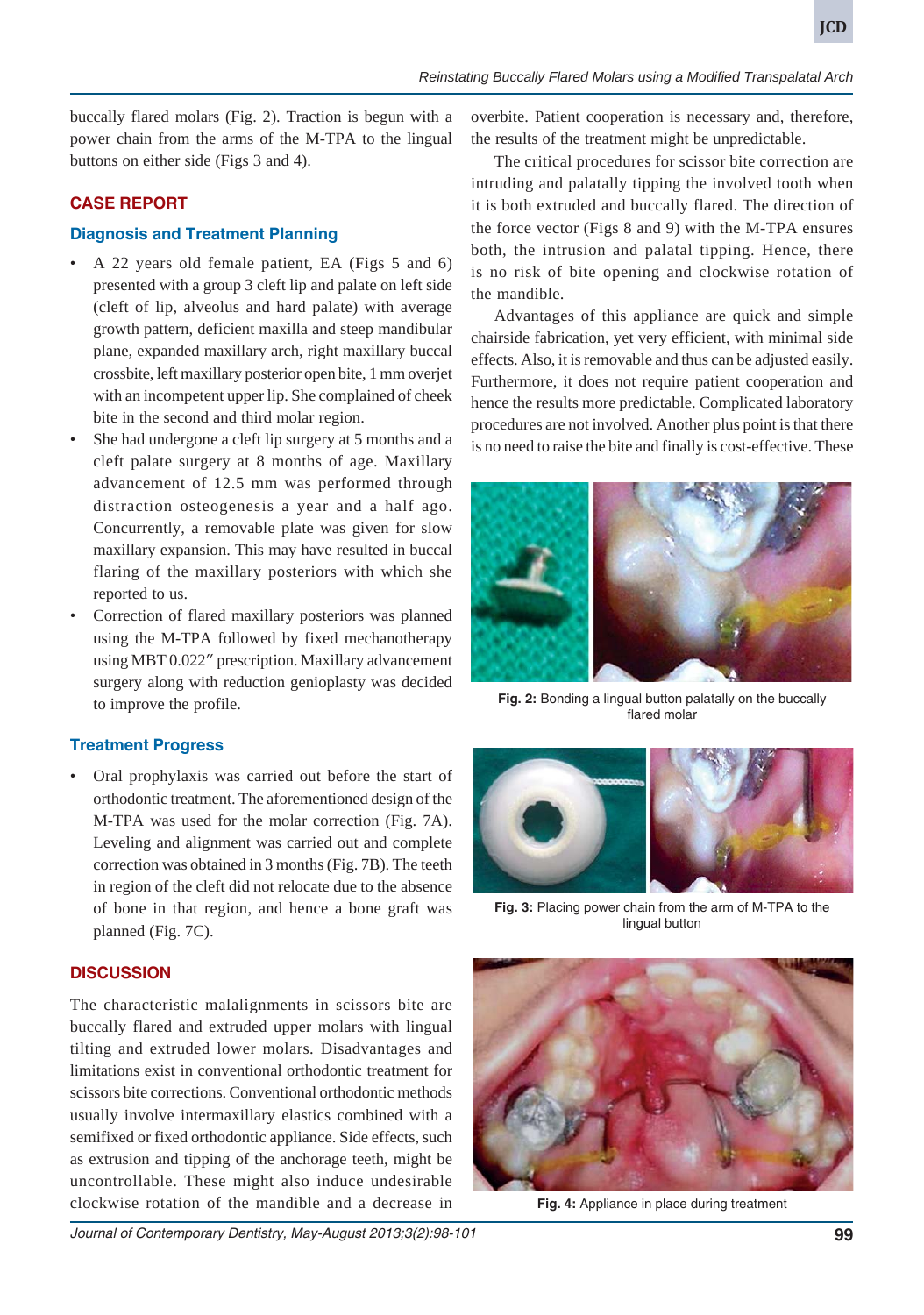

**Fig. 5:** Case EA—pretreatment photographs



**Fig. 6:** Case EA—pretreatment radiographs



Figs 7A to C: (A) Day one, (B) after 3 months, (C) post-molar correction and alignment (after 6 months)